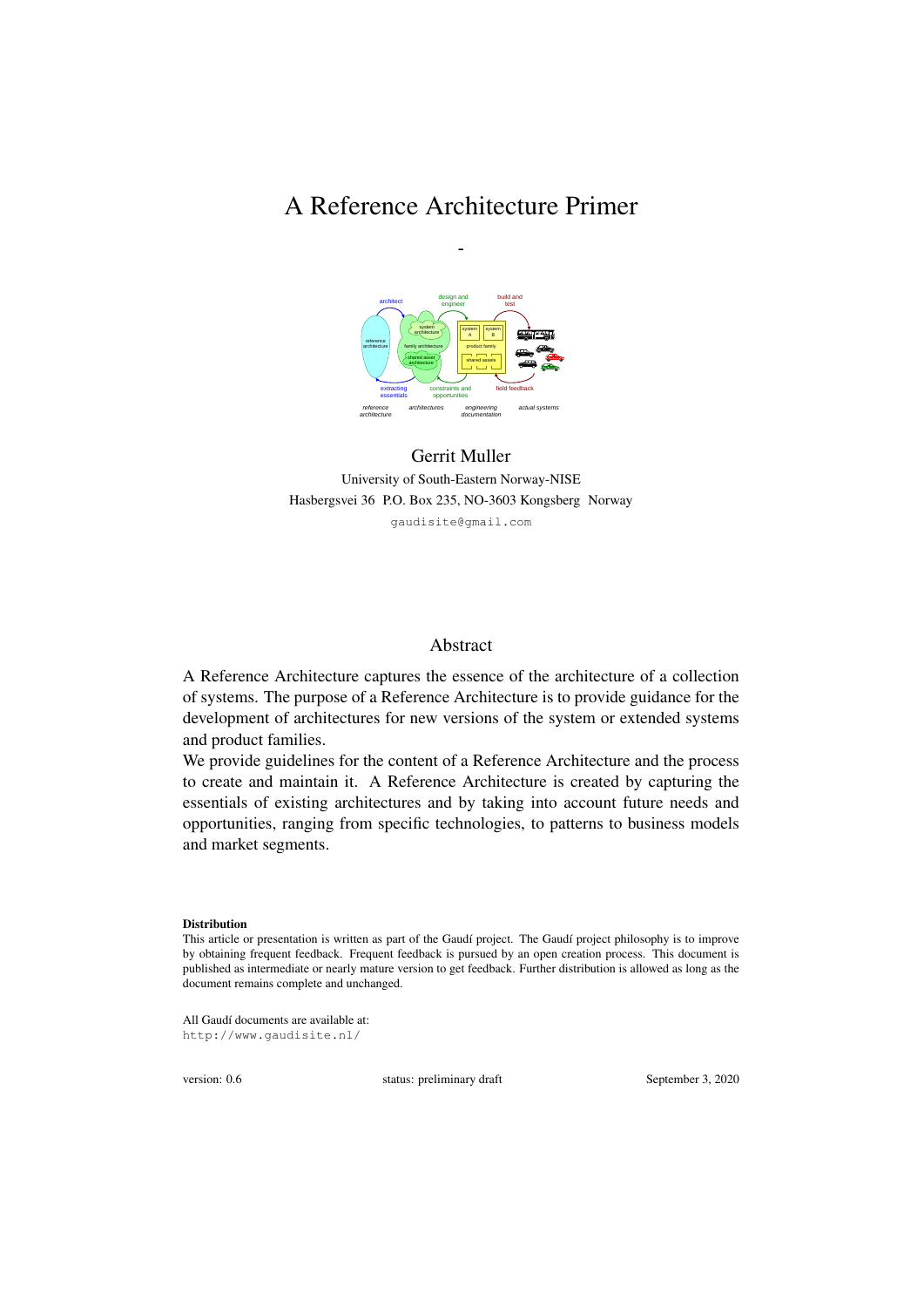# 1 Introduction

We will start with discussing *why*, *what*, *when* and *how* of Reference Architectures in Section [2.](#page-1-0) One of the main challenges of creating and using Reference Architectures effectively is its level of abstraction: How much detail should be included? We elaborate this aspect in Section [3.](#page-8-0) In Section [4](#page-13-0) we provide some insights on what should be in the Reference Architecture.

# <span id="page-1-0"></span>2 Reference Architectures in general

The text in this section is partially borrowed from [\[5\]](#page-19-0). We discuss *why*, *what*, *when*, and *how* of Reference Architectures in this section.

# <span id="page-1-1"></span>2.1 Why Reference Architectures?

### The magic *multi* word.

In all domains we see two simultaneous trends:

- Increasing complexity, scope and size of the system of interest, its context and the organizations creating the system
- Increasing dynamics and integration: shorter time to market, more interoperability, rapid changes and adaptations in the field, in a highly competitive market, for example with cost and performance pressure.

These trends cause a transition from *simple* closed system creation to distributed open system creation and evolution. In the simple and closed situation, a system could be created at one location, by one vendor, in one organizational entity. Many of today's systems are developed as distributed open development at multiple locations (*multi-site*), by multiple vendors, across multiple organizations.

In Figure [1](#page-2-0) we also added multi-\*, because the multiplicity is not limited to organizations, vendors and locations. Systems also become more multi-domain (e.g. security has military as well as civil applications), multi-application (e.g. electron microscopes are used for metrology in high volume applications and for material analysis in low volume applications), multi-cultural (global application, but customized for local cultural aspects), development and manufacturing is based more often on multi-sourcing, and so on.

Reference Architectures start to appear in organizations where the multiplicity reaches a critical mass triggering a need to facilitate product creation and life-cycle support in this distributed open world. The Reference Architecture provides:

- a common lexicon and taxonomy, for example by a domain model
- a common (architectural) vision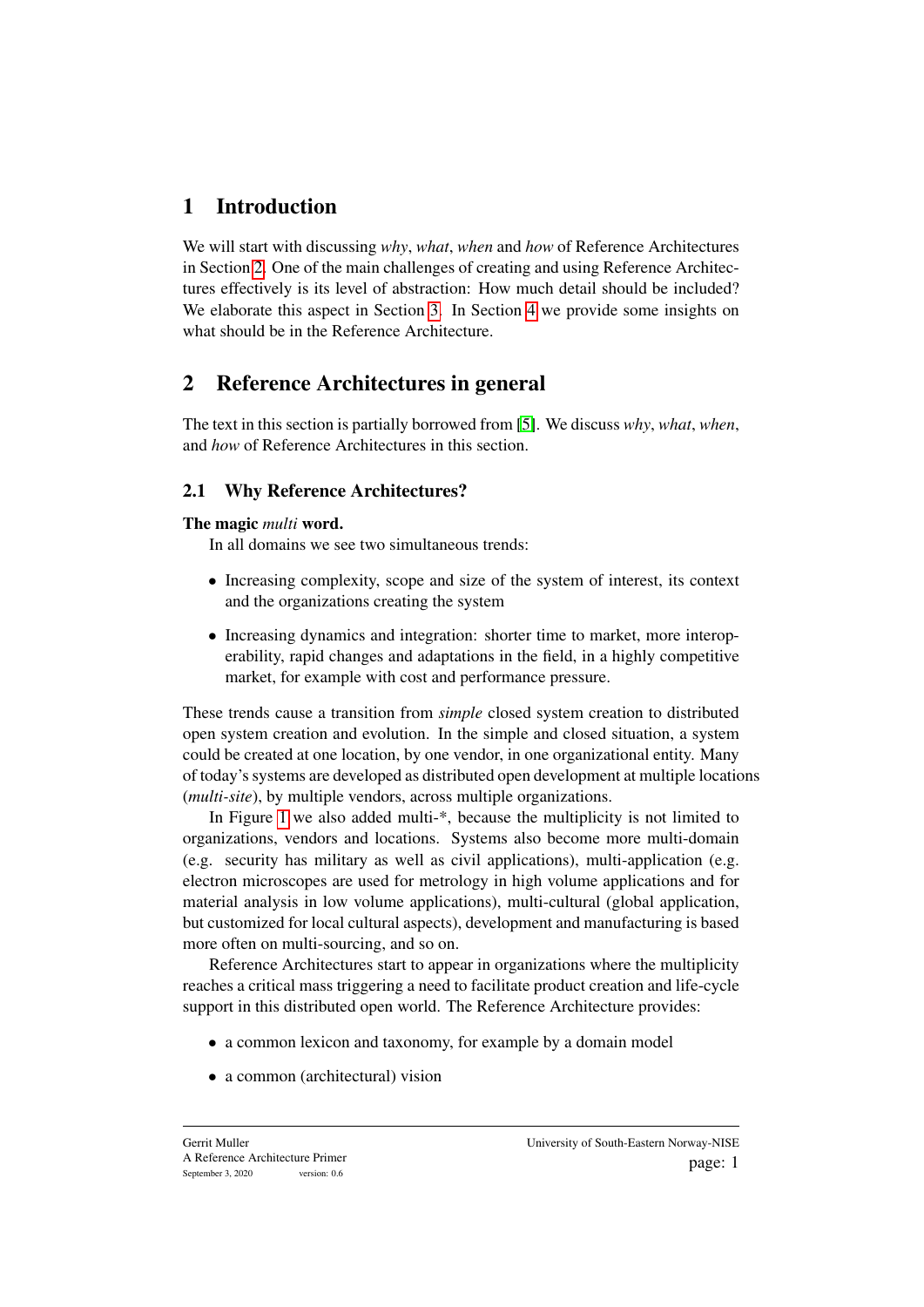

<span id="page-2-0"></span>Figure 1: Graph of objectives of Reference Architectures

• modularization and the complementary context

The common lexicon and taxonomy facilitates communication across the multiple dimensions. The common (architectural) vision focuses and aligns efforts of multiple peoples and teams. Modularization helps to divide the effort, where the context information ensures later integration.

When a shared set of design or implementation assets is used, for example a common set of HW and SW components, then a Reference Architecture facilitates rapid product instantiation by providing the value mentioned above.

### Effective creation of products, products lines, and product portfolios

In this setting the goal is to effectively create products, products lines, and product portfolios. The Reference Architecture improves the effectiveness by:

- driving and harvesting synergy
- providing guidance, e.g. architecture principles, best practices
- capturing and sharing (architectural) patterns
- providing an architecture baseline and an architecture blueprint

Driving and harvesting synergy is often the main goal of Reference Architectures from managerial perspective. It should be noted that maximization of synergy is not the goal of Reference Architectures. However, a good Reference Architecture helps in understanding where synergy can be harvested effectively and where harvesting of synergy might backfire. The insight that harvesting synergy is not always trivial has been formulated by Doug McIlroy at the 1968 NATO conference about Software Engineering [\[1\]](#page-19-1).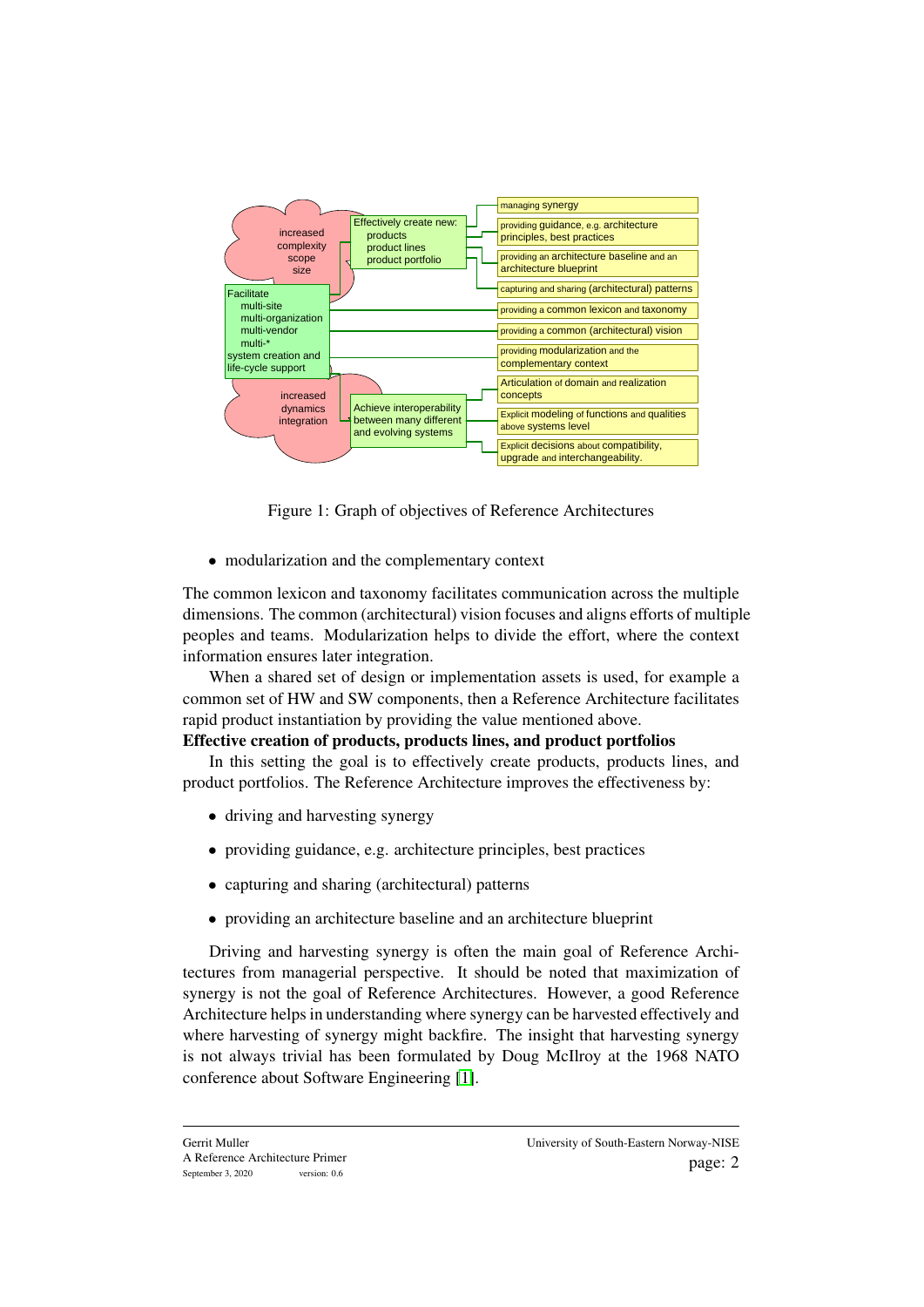Reflection of experiences can be captured in architecture principles and best practices. This condensed, somewhat abstract, know how provides guidance to later developments, hopefully preventing the re-occurrence of bad experiences over and over again.

More concrete know how can be mined by looking for architectural patterns. A pattern is a well working solution for a common problem, where is described in what circumstances and context this solution is appropriate.

The effectiveness is also improved by providing an architecture baseline, a shared starting point to discuss future changes and extensions. The Reference Architecture serves as an architecture blueprint for future architectures. Again this hopefully prevents the re-invention and re-validation of solutions for already solved problems. This baseline is the starting point to support the required variation. Achieving interoperability between many different and evolving systems

In this multi-\* world interoperability determines the usability, performance and dependability of user level applications. Reference Architectures must improve interoperability by:

- Articulation of domain and realization concepts.
- Explicit modeling of functions and qualities at context level, going beyond individual system level.
- Explicit decisions about compatibility, upgrade and interchangeability.

Decreased integration cost and time might also be an objective of Reference Architectures. Note that all interoperability considerations are also applicable to reduction of integration cost and time. Note also that for re-use to be effective it is required that integration effort must be small.

#### 2.2 When to Use Reference Architectures?

Figure [2](#page-4-0) shows in a different way than Figure [1](#page-2-0) that Reference Architectures start to have value when the multi-\* factor is large enough. When creating a single system, we need engineering, design and architecting competencies. However, when the scope increases and multiple product creations are coupled, then Reference architectures are indicated. For small stand-alone developments Reference Architectures are overkill.

An explicit Reference Architecture facilitates evolution of a product portfolio by providing explicit insight from market to realization. However, evolution will only happen more smooth if the Reference Architecture is not used as the *holy* reference. What has been documented can be changed and should not be viewed as unmutable.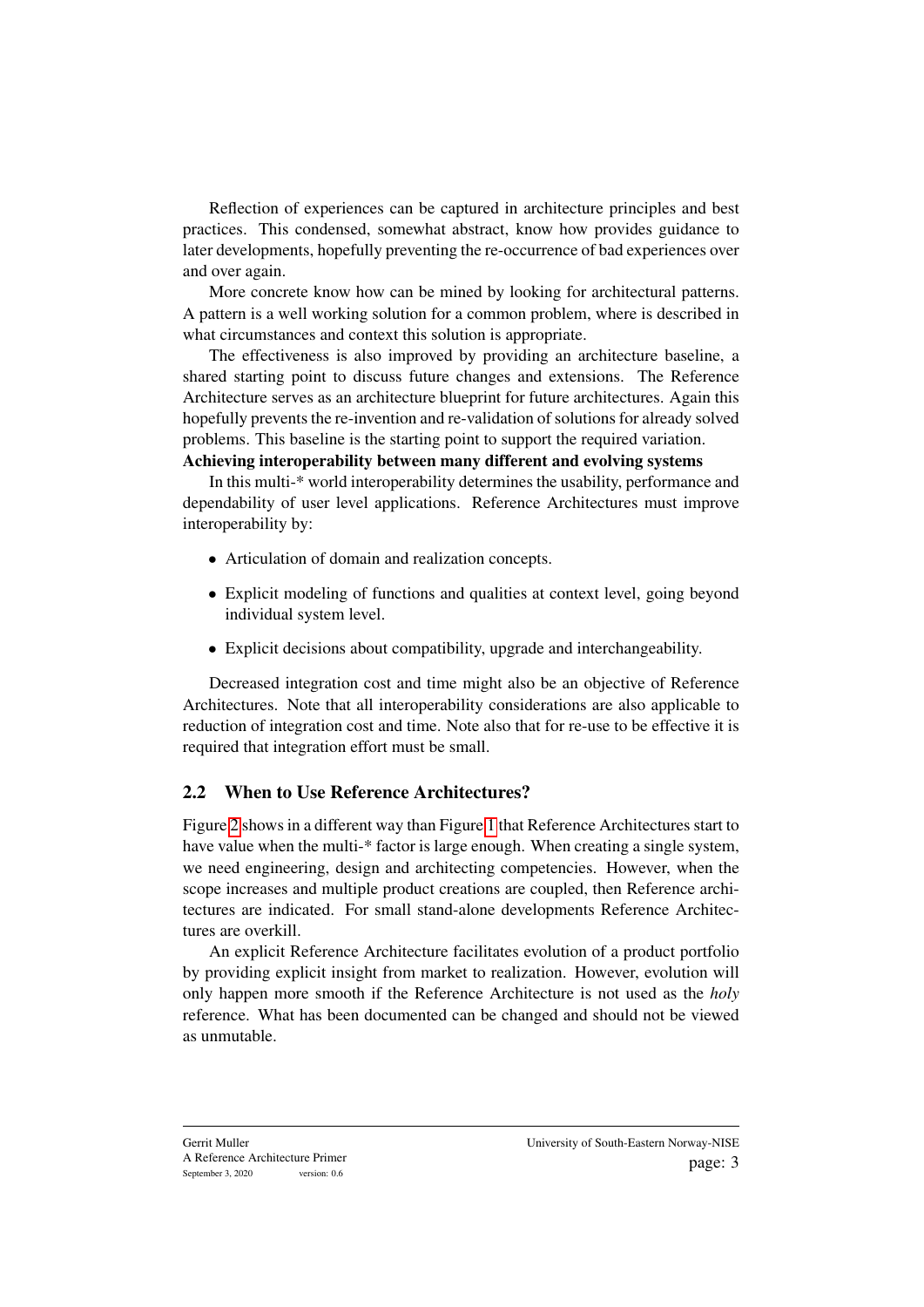

<span id="page-4-0"></span>Figure 2: When to Use Reference Architectures

### 2.3 What do Reference Architectures contain?

A Reference Architecture is strongly linked to company (or consortium, e.g. MIPI) mission, vision and strategy, see Figure [3.](#page-4-1) Note that mission, vision and strategy are relatively stable entities, with a history (experience) and a future (needs and potential changes). The strategy determines what multi-dimensions have to be addressed, what the scope of the Reference Architecture is, what means, such as synergy, are available to realize mission and vision. In fact, a Reference Architecture is an elaboration of mission, vision and strategy.

A Reference Architecture facilitates a shared understanding across multiple products, organizations, and disciplines about current architecture(s) and future



<span id="page-4-1"></span>Figure 3: Reference Architecture elaborates Mission, Vision and Strategy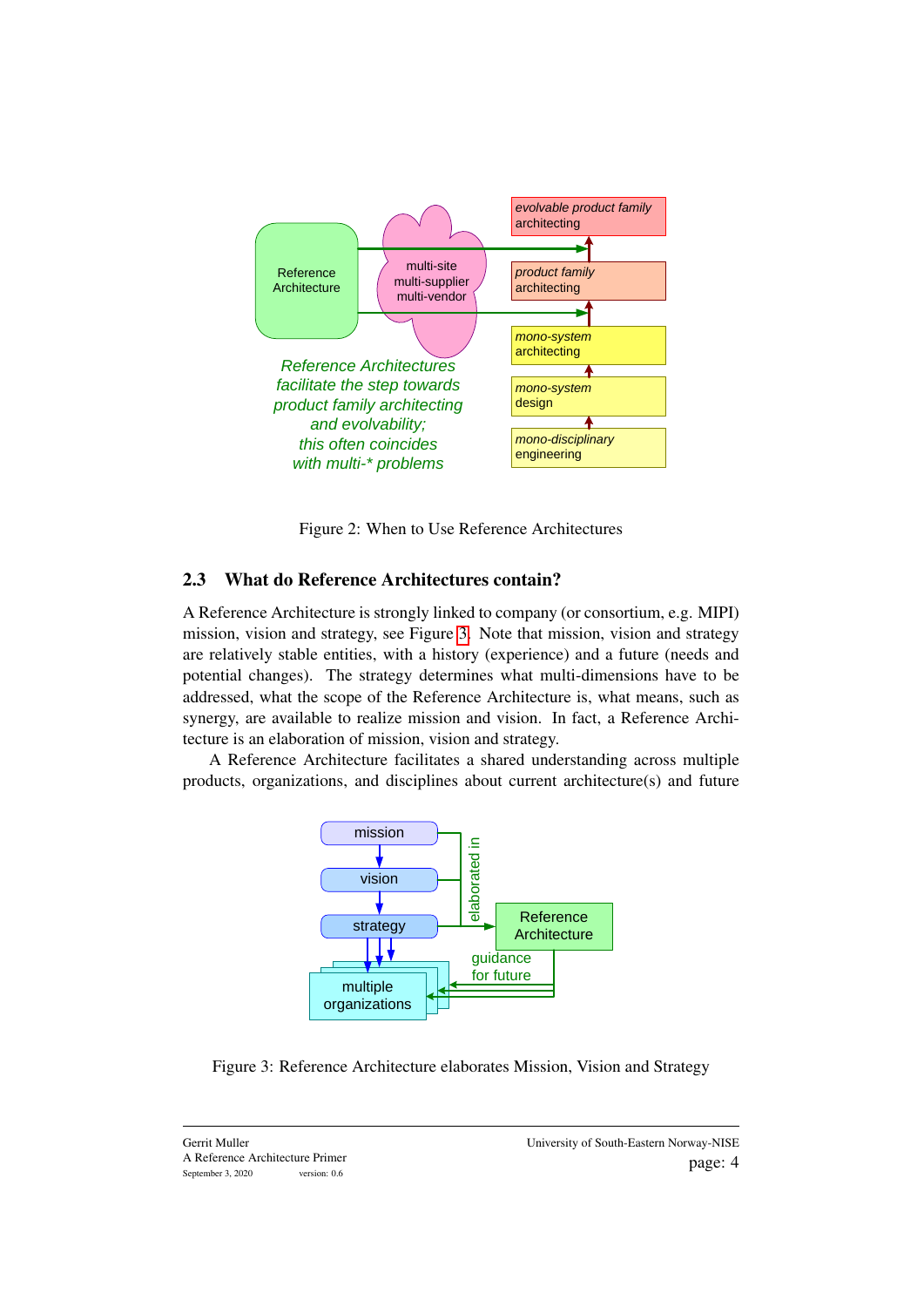directions.

Architectures of the past are transformed in a Reference Architecture. However, the purpose of the Reference Architecture is future oriented. The mission, vision and strategy are needed to add the future direction to the wisdom of the past. Note that future directions are inherently unproven. Hence future directions might be conflicting with the experience as will be further discussed in Subsection [2.5](#page-7-0) that reference architectures should only contain proven concepts.



<span id="page-5-0"></span>Figure 4: Reference Architecture = Business Architecture + Technical Architecture + Customer Context

Figure [4](#page-5-0) shows that a Reference Architecture should address:

- Technical architecture,
- Business architecture, and
- Customer context.

In practice, business architecture and customer context are often missing, see [\[8\]](#page-20-0). As a consequence these technical reference architectures represent solutions for unspecified problems in unspecified contexts.

Figure [4](#page-5-0) shows the business architecture, the technical architecture, and the customer context as partially overlapping. The common denominator is the requirement or black box specification level, where the features and functions are modeled in a product independent way. The technical architecture provides solutions in technology, captured as design patterns. The business models and life cycle considerations in the business architecture guide decisions in the technical domain. The same holds for the customer context, where processes in the customer enterprise and user considerations will provide this guidance. Guidance from the Reference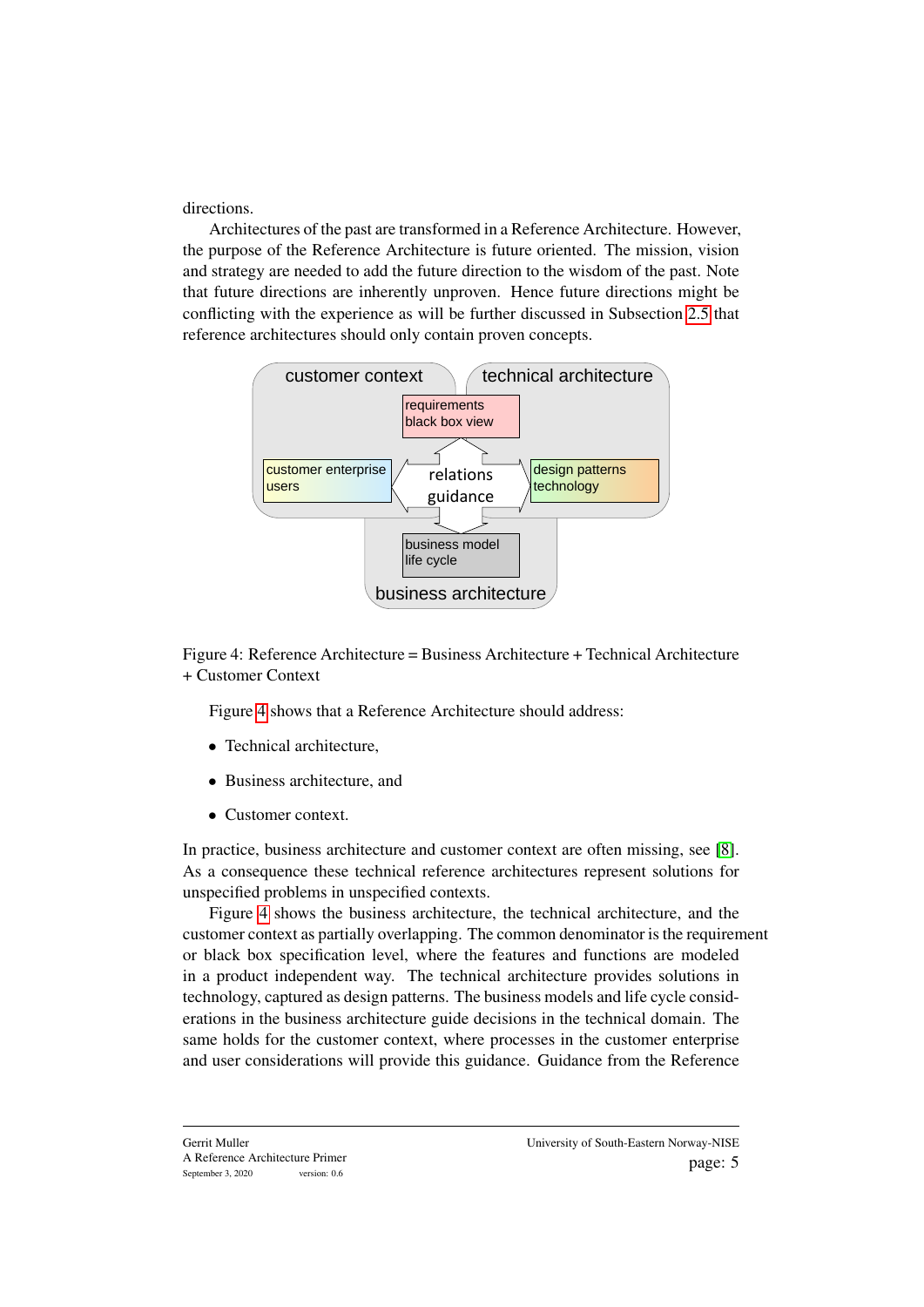Architecture is largely based on the explicit understanding of the relations between the business architecture, the technical architecture, and the customer context.



## 2.4 How to Use Reference Architectures?

<span id="page-6-0"></span>Figure 5: Instantiation of a Reference Architecture in few transformations

The level of abstraction of Reference Architectures makes it more difficult to understand their role. Figure [5](#page-6-0) shows the instantiations that are needed to transform an abstract Reference Architecture into actual systems. The first step is to instantiate a system architecture based on the Reference Architecture. This system architecture is used to design and engineer the system, resulting in engineering documentation that describes how the system can actually be ordered, assembled and tested. Note that the creation and evolution of Reference Architectures is strongly feedback based. Field feedback from actual systems results in updates of the engineering documentation. The design and engineering effort provides constraints on architectures, but also opens opportunities. Finally the Reference Architecture itself is largely a mining and extraction effort of existing architectures.

The re-use or asset sharing dimension plays a role besides the instantiation dimension. If a product family is created, then we will instantiate a family architecture from the Reference Architecture. A family architecture describes the members of the product family and the mechanisms in the family to specialize members into the desired direction. The family architecture also describes the synergy within the product family and the associated rules for design, such as standardization. The shared assets often get a lot of focus, resulting in an architecture describing the shared assets (also often called platform).

A Reference Architecture is created with a certain scope in mind, e.g. a domain of a set of applications. In this scope the Reference Architecture links to relevant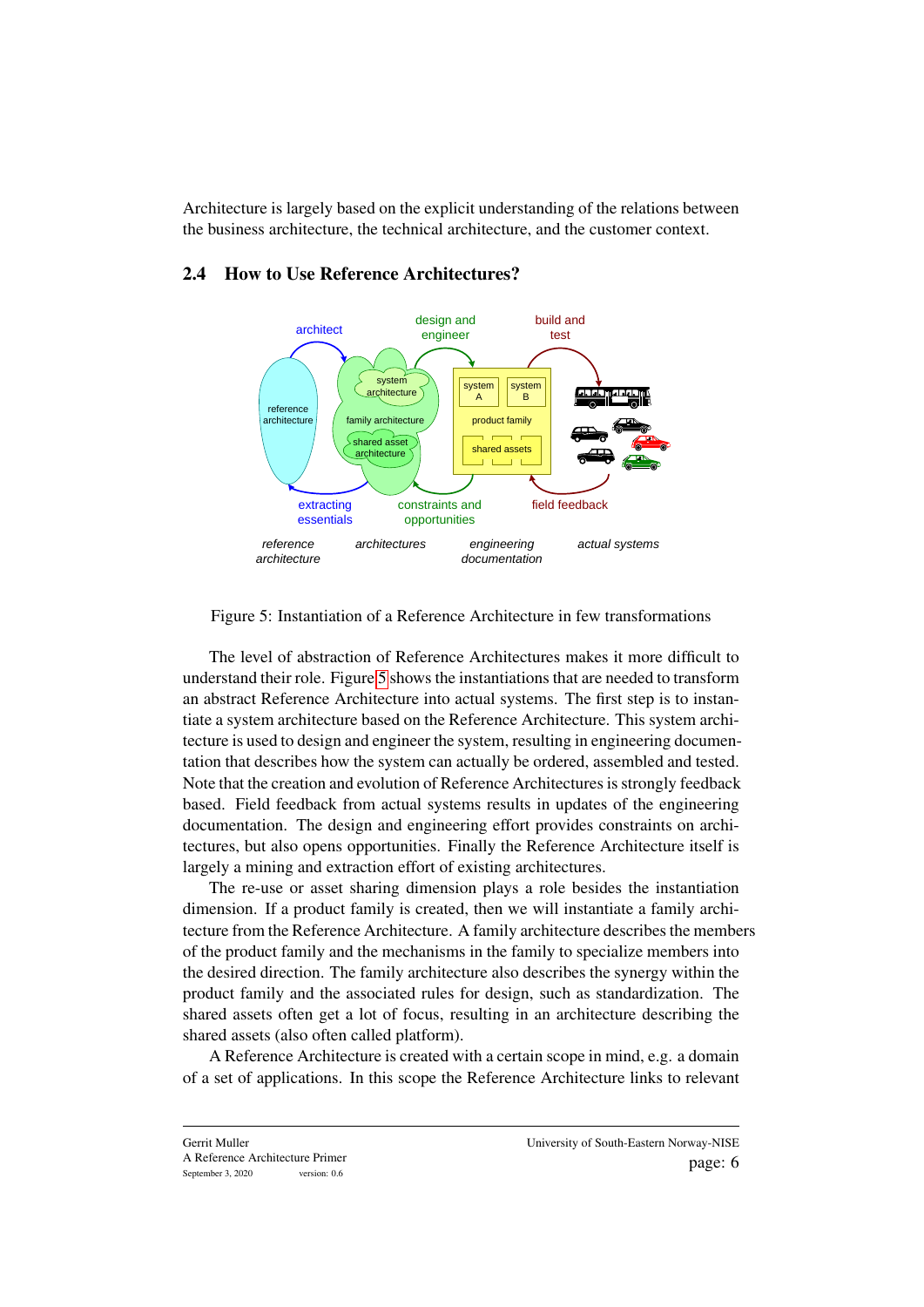standards, legislation, domain constraints and mandatory frameworks.

#### <span id="page-7-0"></span>2.5 What are inputs of a Reference Architecture?

A Reference Architecture captures previous experience, for instance by mining, or by generalizing existing architectures. To be of value for future architectures, a Reference Architecture is based on proven concepts. The validation of concepts in Reference Architectures is often derived from preceding architectures. Especially in cases where disruptive technologies or innovative applications are introduced it is challenging to have sufficient proof for a Reference Architecture. In these cases Reference Implementations and prototyping and an incremental approach might be an alternative for validation and proof. Note that flaws in Reference Architectures propagate to multiple architectures and actual systems and may damage or even destroy in that way entire enterprises.



<span id="page-7-1"></span>Figure 6: Inputs of a Reference Architecture

The future value of Reference Architecture depends on the vision going into it. This vision is based on (future) customer and business needs. These needs are explored and analyzed to be transformed into future requirements for the product portfolio.

Figure [6](#page-7-1) shows this flow of proven concepts and known problems from existing architectures and vision derived from needs into the Reference Architecture. The Reference Architecture guides the evolution of existing architectures and influences the customers and business, which triggers new changes in their needs. Architectures, needs and Reference Architectures evolve continuously.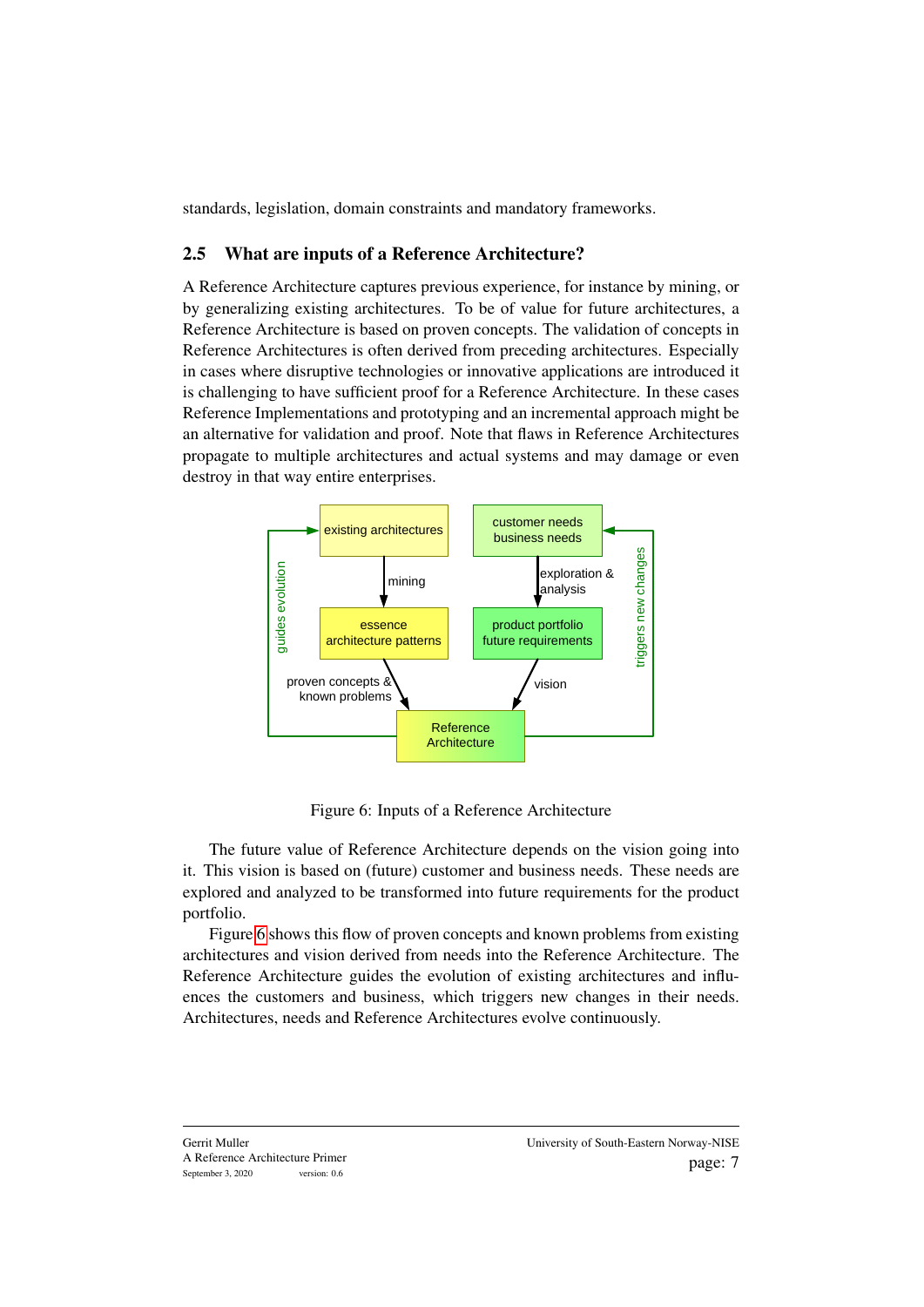### <span id="page-8-1"></span>2.6 Criteria for a good Reference Architecture

We recommend the following list as criteria for a good Reference Architecture:

- understandable for a broad set of heterogeneous stakeholders (customers, product managers, project managers, engineers et cetera).
- accessible and actually read/seen by majority of the organization
- addresses the key issues of the specific domain
- satisfactory quality
- acceptable
- up-to-date and maintainable
- adds value to the business

The understandability is crucial for all the goal formulated in Subsection [2.1.](#page-1-1) The challenge is to make it understandable for the wide variety of stakeholders. The proof of the pudding for Reference Architectures is the amount of people in the organization that have actually seen and read the Reference Architecture. Note that security concerns sometimes conflict with the necessity for information sharing and open communication. A *secret* Reference Architecture will not work.

The quality level is assessed by the stakeholders and by historical evaluation. One of the threats to quality is the acceptance. Sometimes quality of the architecture itself or of the description is sacrificed in favor of political arguments (acceptance). Unfortunately, a Reference Architecture will only survive a limited set of compromises. A heavily compromised Reference Architecture potentially threatens the survival of all derived products.

An outdated Reference Architecture hampers the business and loses its credibility in the organization. To be up-to-date and maintainable is related to the level of abstraction of the Reference Architecture, discussed in Section [3.](#page-8-0)

The bottom-line criterium for a Reference Architecture is the value to the business. If the Reference Architecture does not add value to the business, then why bother?

# <span id="page-8-0"></span>3 Level of abstraction

One of the most crucial questions when creating a Reference Architecture is: what is the appropriate level of abstraction? In Section [2,](#page-1-0) specifically in Figure [5,](#page-6-0) we have shown that a Reference Architecture is inherently abstract. There is a severe danger of being over-abstract. When the description is over-abstract then many stakeholders will ignore it, nullifying the value of the Reference Architecture. The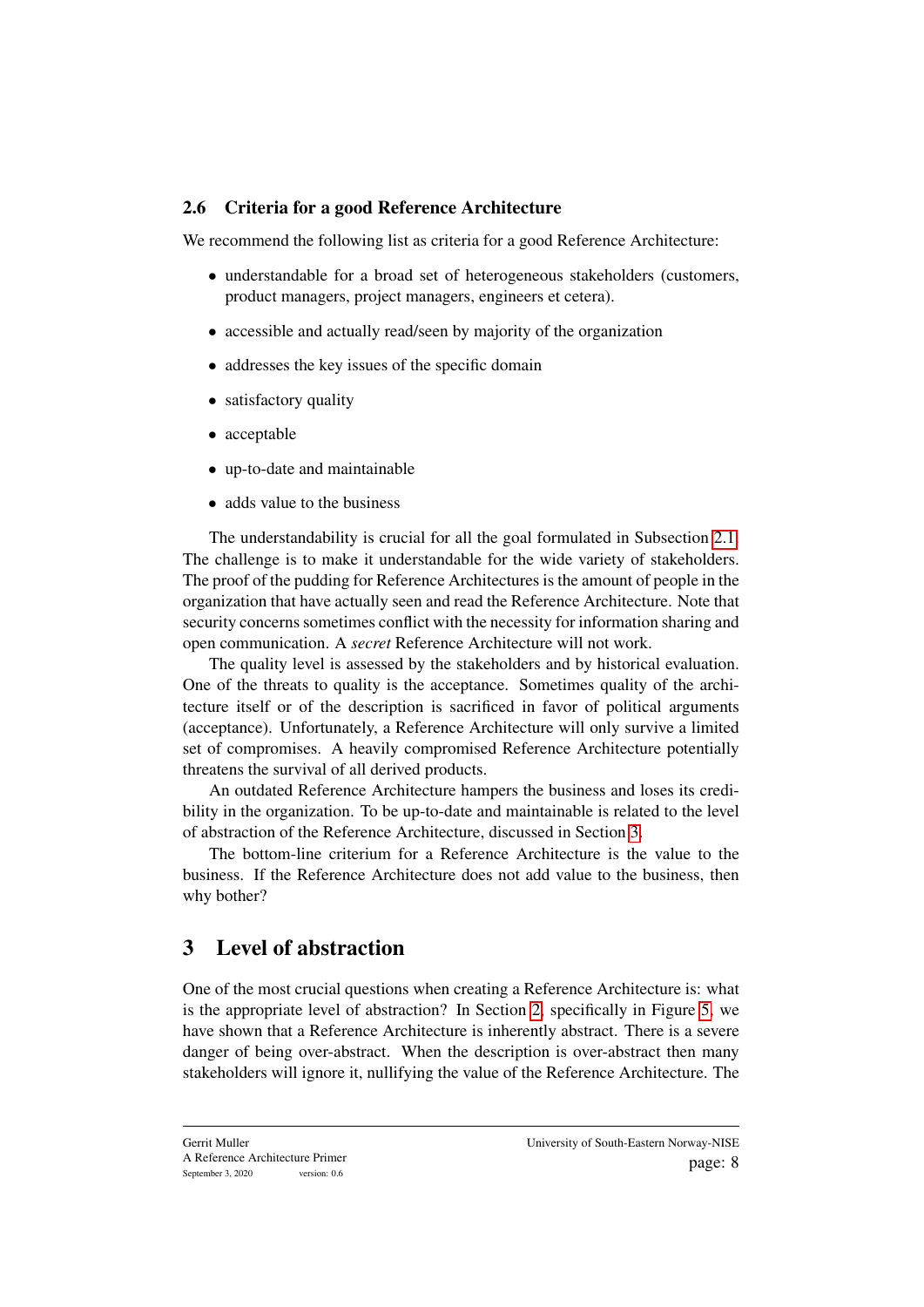

Figure 7: Challenge: Appropriate Level of Abstraction

<span id="page-9-0"></span>opposite danger is that so much practical elaboration is provided that both the effort of creation is well as of using the Reference Architecture is too big. In Figure [7](#page-9-0) those two extremes are visualized as single small document or a cabinet full of books. The Figure also shows the subjects we will discuss in the remainder of this section.

# 3.1 Number of details in a single system

The translation of system requirements of one specific system into detailed monodisciplinary design decisions spans many orders of magnitude. The few statements of performance, cost and size in the system requirements specification ultimately result in millions of details in the technical product description: million(s) of lines of code, connections, and parts. The technical product description is the accumulation of *mono-disciplinary* formalizations. Figure [8](#page-9-1) shows this dynamic range as a pyramid with the system at the top and the millions of technical details at the bottom.



<span id="page-9-1"></span>Figure 8: Level of Abstraction Single System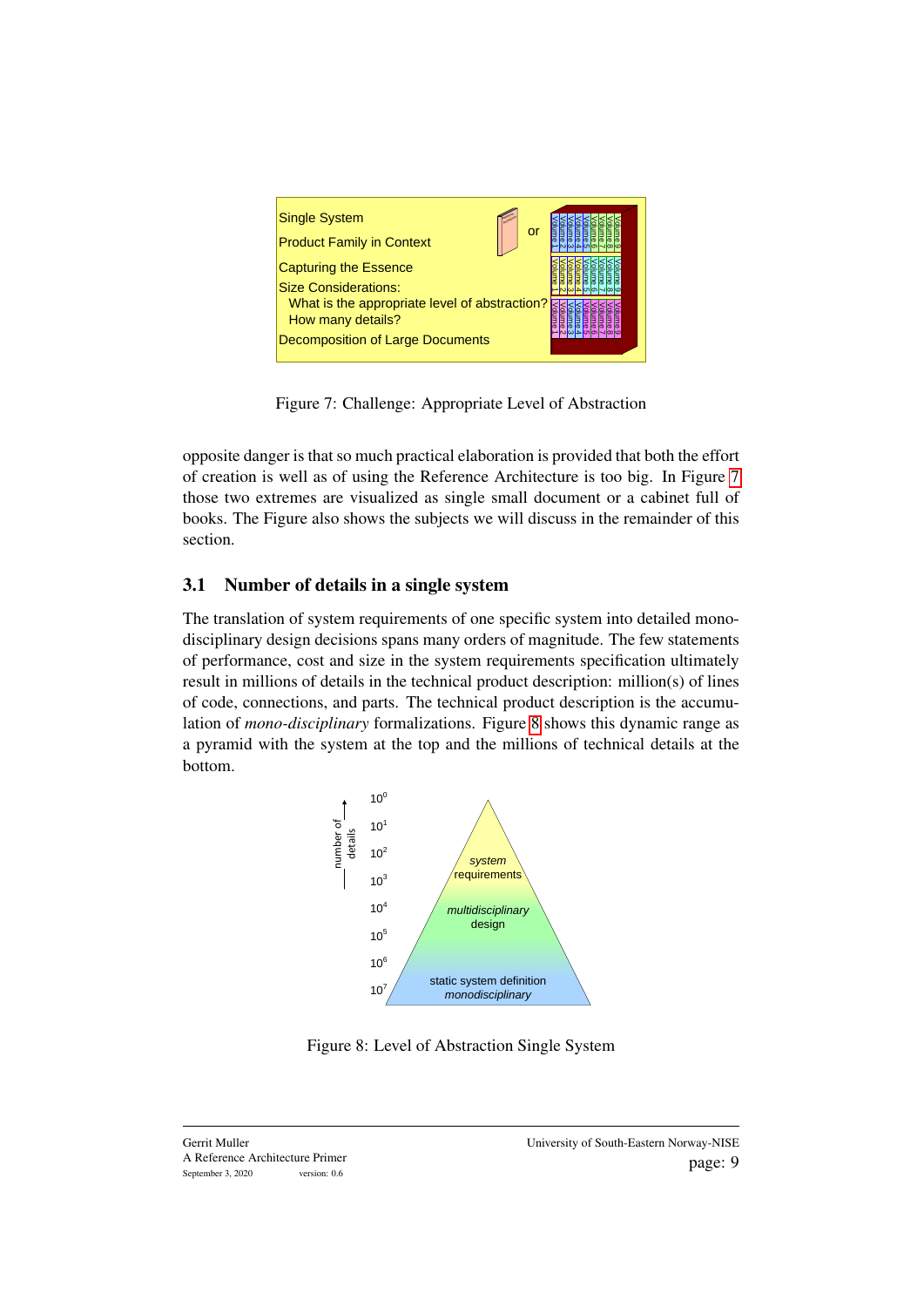## 3.2 From single system to product family in context

Reference Architectures address multiple products in one or more product families. As discussed in Section [2](#page-1-0) the Reference Architecture also has to address the context of the system, both from customer as well as business perspective. We can transform Figure [8](#page-9-1) with the number of details of a single system into Figure [9](#page-10-0) to show the number of details of a product family in its context. Note that the number of details of the product family is represented by an increased pyramid, due to the increased scope. The context is shown also as a pyramid, representing the fact that in the outside world where systems are actually used also can be viewed at many levels of abstractions.



<span id="page-10-0"></span>Figure 9: Product Family in Context

## 3.3 Reference Architecture coverage

The challenge of developing a Reference Architecture is to capture the essence of both the systems to be build as well as the contexts where systems are being used. Figure [10](#page-11-0) shows that most of the Reference Architecture covers the higher abstraction levels, however some crucial details either from mono-disciplinary area or from the customer or business contexts might have to be included.

## 3.4 What is an appropriate size of a Reference Architecture?

We can rephrase the question of the appropriate level of abstraction into the question how much information (specific facts) should be included in the Reference Architecture. Figure [11](#page-12-0) shows a spectrum of possibilities for Reference Architecture descriptions on a logarithmic axis representing the number of details or specific facts that are included. Two examples are provided in this spectrum: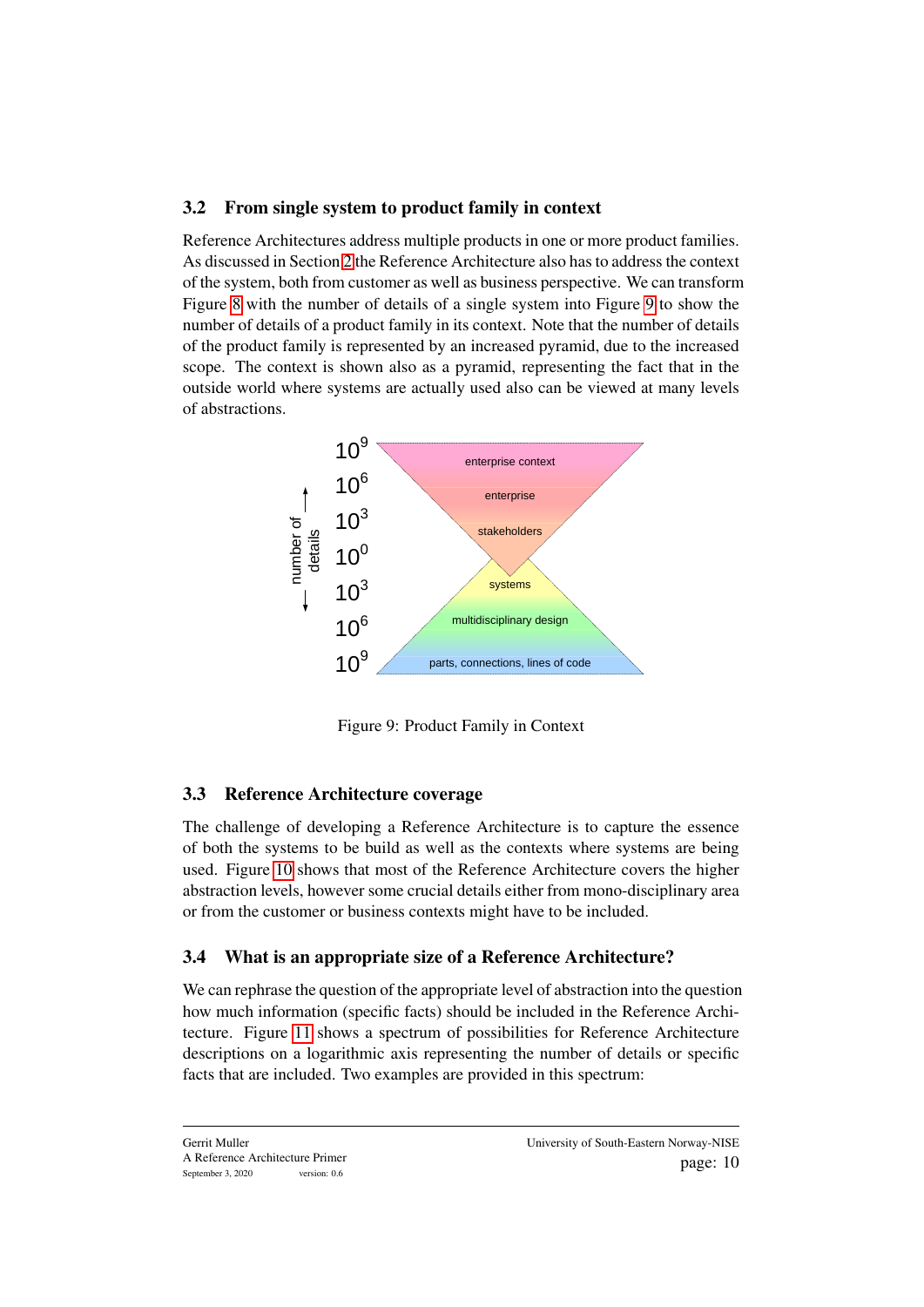

<span id="page-11-0"></span>Figure 10: RA: Capturing the Essence

high level. 1k details this Reference Architecture, for example, contains 7 subjects:

- Market description and customer key drivers; capturing the customer environment
- Process flow; capturing how the customer operates
- Key performance parameters; capturing the key performance of the system
- Decomposition and information model; capturing the main concepts of modularization and information
- Concurrency and synchronization; capturing the more detailed design of concurrency within the system

elaborated, 1M details this Reference Architectures is much more elaborated containing 29 subjects:

- 6 views to capture the customer objectives and environment
- 3 views to capture the customers operation
- 5 views capturing features and functions of the systems
- 9 conceptual views to capture the technical architecture
- 6 more detailed views of the technical architecture, zooming in on key design decisions

Figure [12](#page-13-1) annotates the spectrum of Figure [11](#page-12-0) with characteristics and size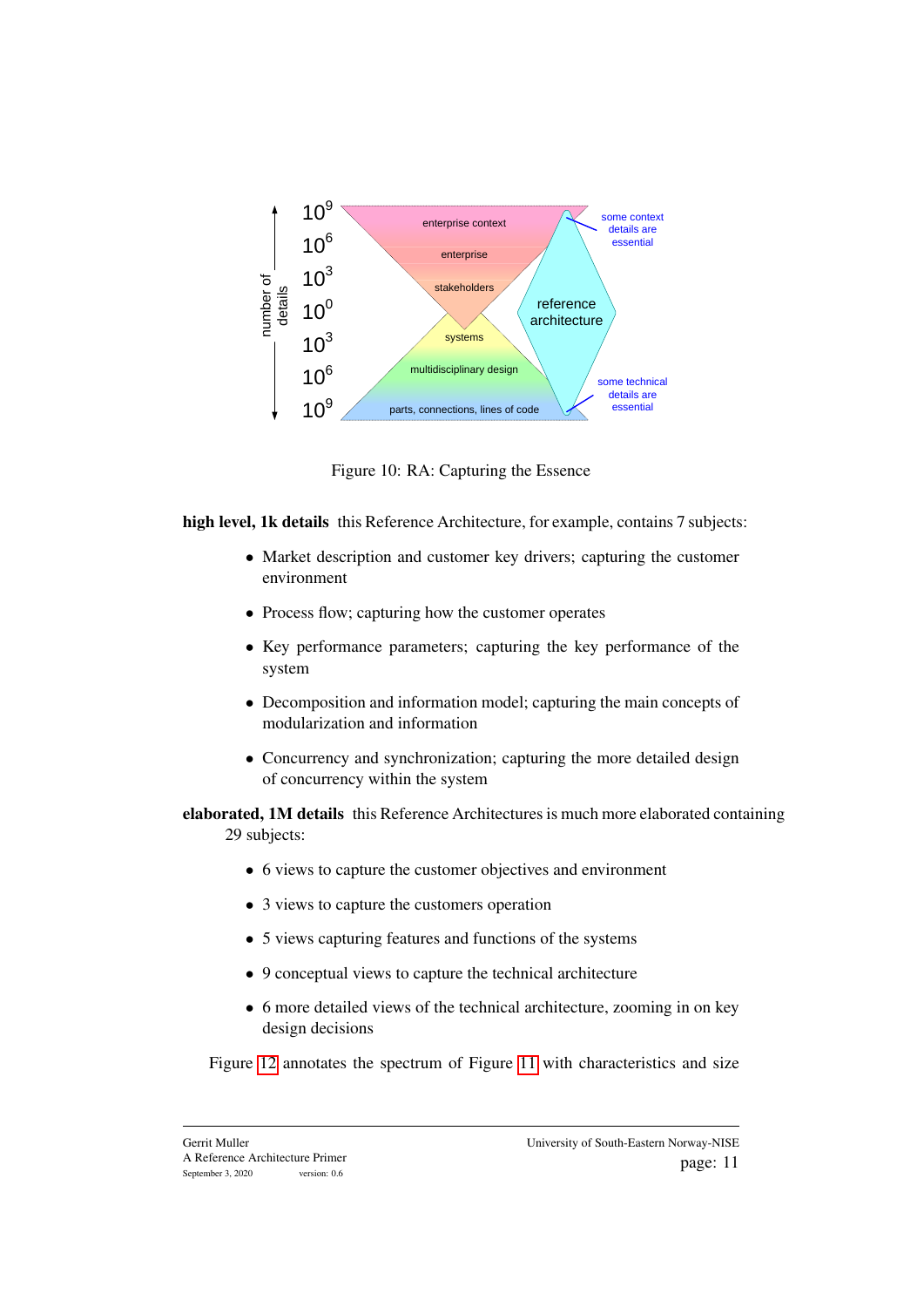

<span id="page-12-0"></span>Figure 11: RA: level of abstraction, number of details

considerations. The *high level* Reference Architecture requires a (relatively<sup>[1](#page-12-1)</sup>) low effort to create, maintain and read the Reference Architecture. The down side is that it provides only limited guidance and anchor value.

The *elaborated* Reference Architecture requires a lot of work to create, worse a lot of work is continuously required to maintain it. Also reading such an elaborated version is much more work. Most stakeholders will never be able to read the entire description, because they don't have the time to do so. However, the elaborated parts will provide much more guidance locally. The concurrency and synchronization document, for example, might provide a ready-to-go prescription.

### 3.5 Designing the Reference Architecture description

The description of a Reference Architecture deserves design attention. All design principles for systems, such as decomposition, coupling and cohesion, also hold for documents. Figure [13](#page-14-0) shows a summary of how to cope with granularity of documents as described in [\[2\]](#page-19-2). The main messages in this document are:

• Large documents should be decomposed in smaller document.

<span id="page-12-1"></span><sup>&</sup>lt;sup>1</sup>Writing a relevant compact document is a challenging activity. Quite some time and iterations might be needed to reduce the description to the essential minimum. It is much more easy to create a large stack of data.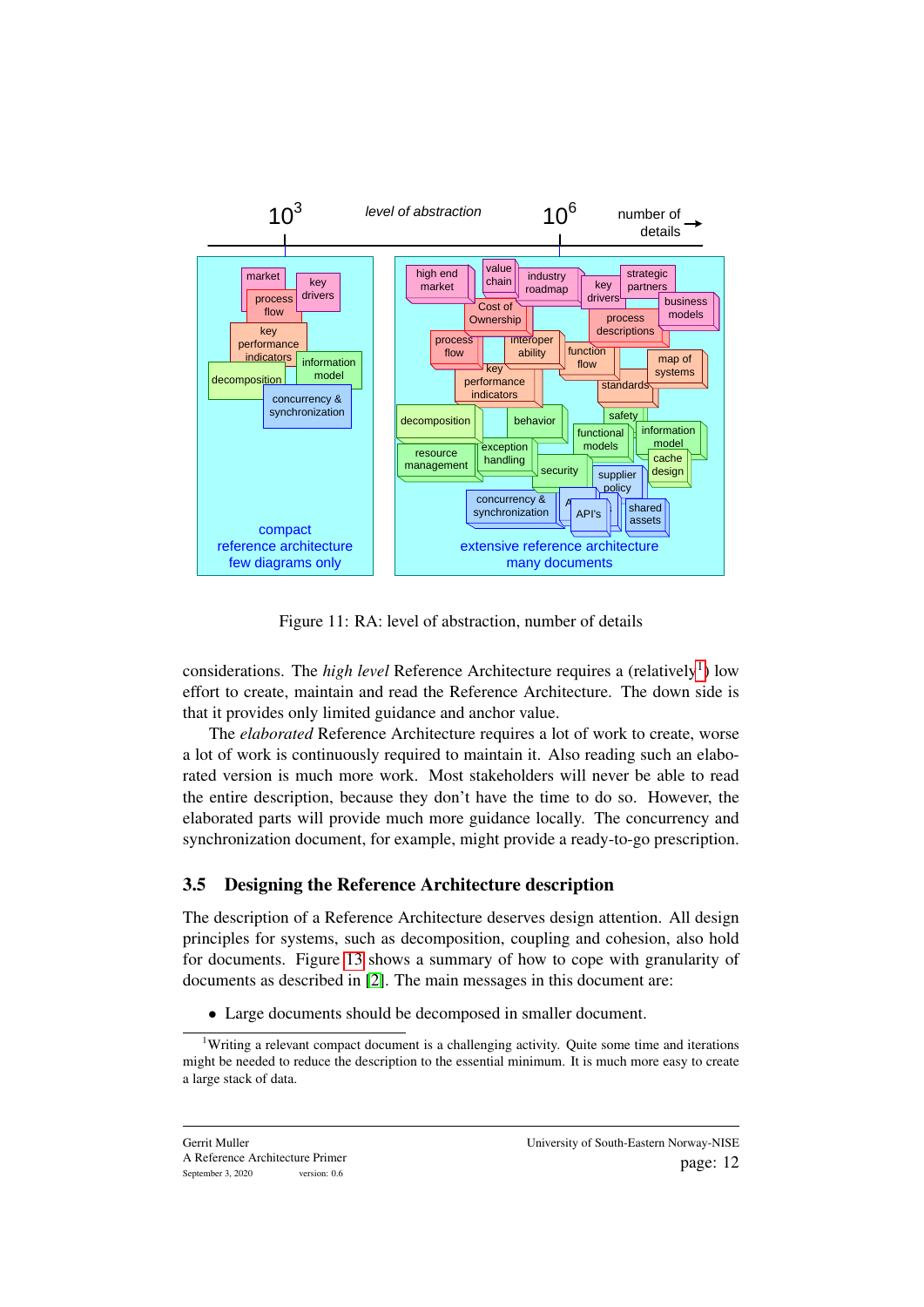

<span id="page-13-1"></span>Figure 12: Size Considerations

- When decomposing the structure should be captured and an overview should be provided as service to the stakeholders.
- *Atomic* documents, i.e. documents that are themselves not further decomposed, should be small enough to create, maintain and read in limited time.
- Pragmatic guidance for size is maximum 20 pages per document (including meta-information), preferably about 10 pages.
- The content should be a mixture of diagrams, tables and explanatory text.
- Decomposition can be based on stakeholders, concerns, authorship and time of availability.

# <span id="page-13-0"></span>4 What should be in Reference Architectures?

The core of the matter is: what should be present in a Reference Architecture? We will discuss the following aspects:

- Guidance from Best Practices
- Visualizations
- Structure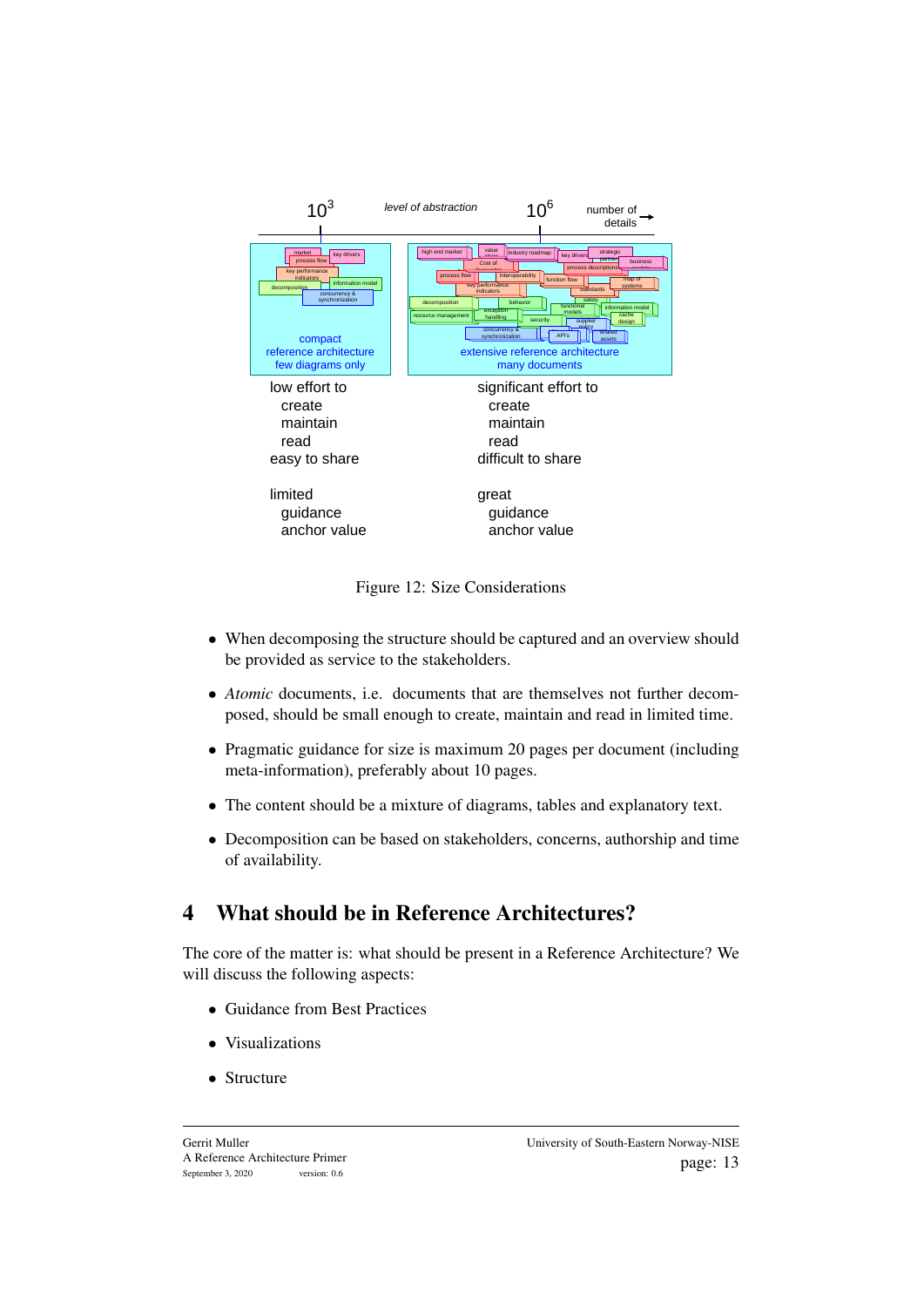

<span id="page-14-0"></span>Figure 13: Decomposition of Large Documents

• What content should be in Reference Architectures?

# 4.1 Guidance from Best Practices

The System Architecting Forum (<www.architectingforum.org>) is a meeting of experienced architects from multiple domains. In every meeting one or two subjects are discussed. During these discussions *best practices* are identified and published at the web-site. A number of the best practices from the first meetings provide guidance for the content of Reference Architectures:

- 1.1 [\[6\]](#page-19-3). One of several prerequisites for architecture creative synthesis is the definition of 5-7 specific key drivers that are critical for success, along with the rationale behind the selection of these items.
- 2.1 [\[4\]](#page-19-4). he essence of a system can be captured in about 10 models/views.
- 2.2 [\[4\]](#page-19-4). A diversity of architecture descriptions and models is needed: languages, schemata and the degree of formalism.
- 2.3 [\[4\]](#page-19-4). The level of **formality** increases as we move closer to the implementation level.

We recommend that a Reference Architecture explicitly describes 5-7 specific key drivers and the rationale behind the selection of these items. The key drivers are often the business objectives or the objectives of the main stakeholders such as the customer. Further, based on the same best practices we recommend to capture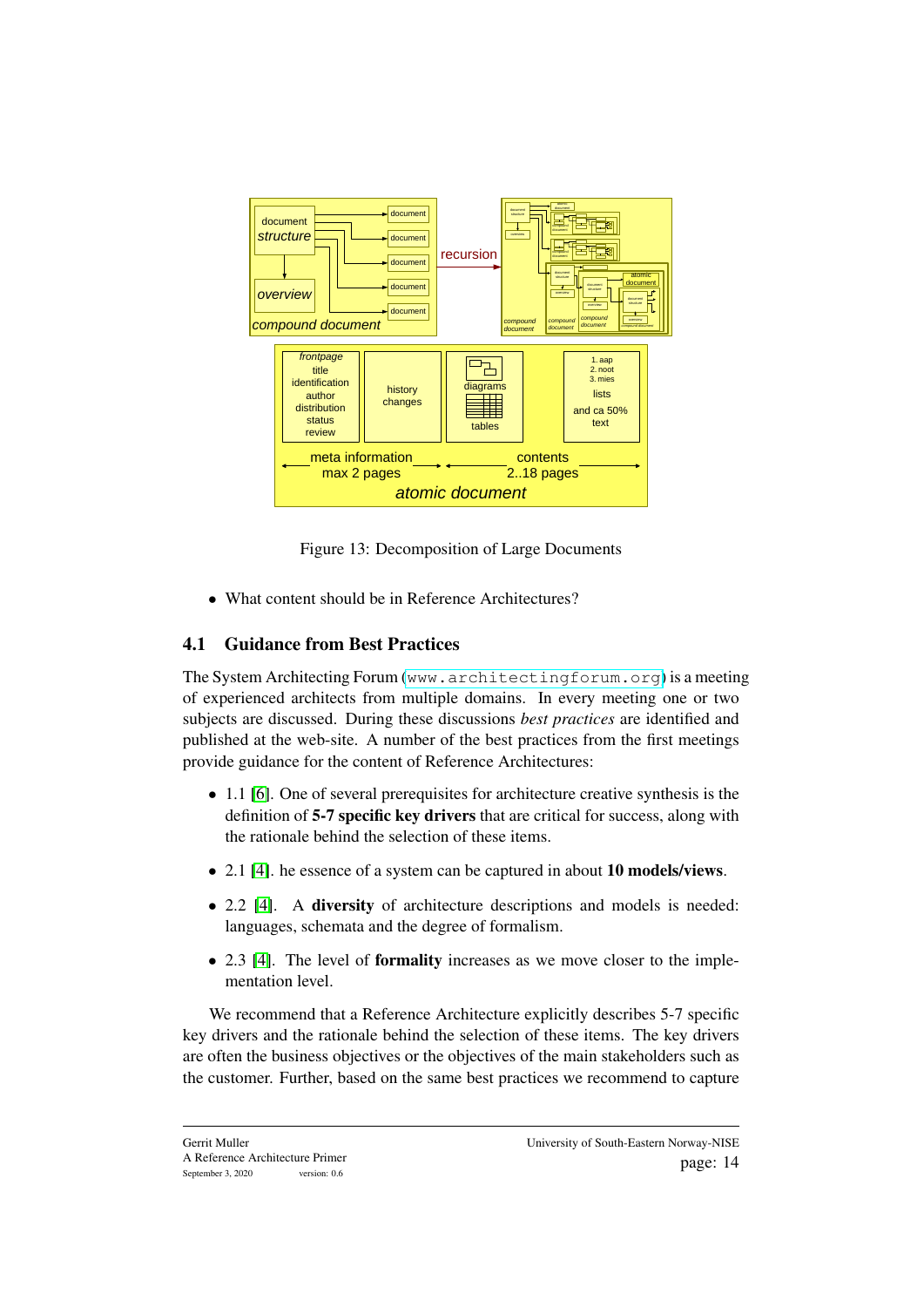about 10 different models or views. Many more models or views are needed to describe a system. However, in practice about 10 models or views are perceived to be manageable number. This is reflected by the fact that in practice about 10 views or models dominate the description and the discussions.

We will elaborate the diversity of descriptions somewhat more in Subsection [4.2.](#page-15-0) Finally the best practice about formality in combination with the positioning of Reference Architectures in Figure [10](#page-11-0) tells us that Reference Architectures are far removed from implementation details. The description of Reference Architectures has a low degree of formality. Rather, the description of Reference Architectures must be accessible for a broad an rather heterogeneous group of stakeholders, as discussed in Subsection [2.6.](#page-8-1)



#### <span id="page-15-0"></span>4.2 Visualizations

*actual figures and references to their use at* http://www.gaudisite.nl/figures/<name>.html

#### <span id="page-15-1"></span>Figure 14: Possible useful visualizations

Reference Architectures deal with a very broad and heterogeneous set of issues, as shown in Figure [10.](#page-11-0) The description of a Reference Architecture will have to borrow appropriate languages and schemata from the many involved disciplines. Considering the fact that we deal with tens of disciplines, where every discipline uses tens of schemata and languages, we can borrow from hundreds of schemata and languages!

The Gaudí site (<www.gaudisite.nl>) provides inspiration for useful visualizations. A subset is shown in Figure [14.](#page-15-1)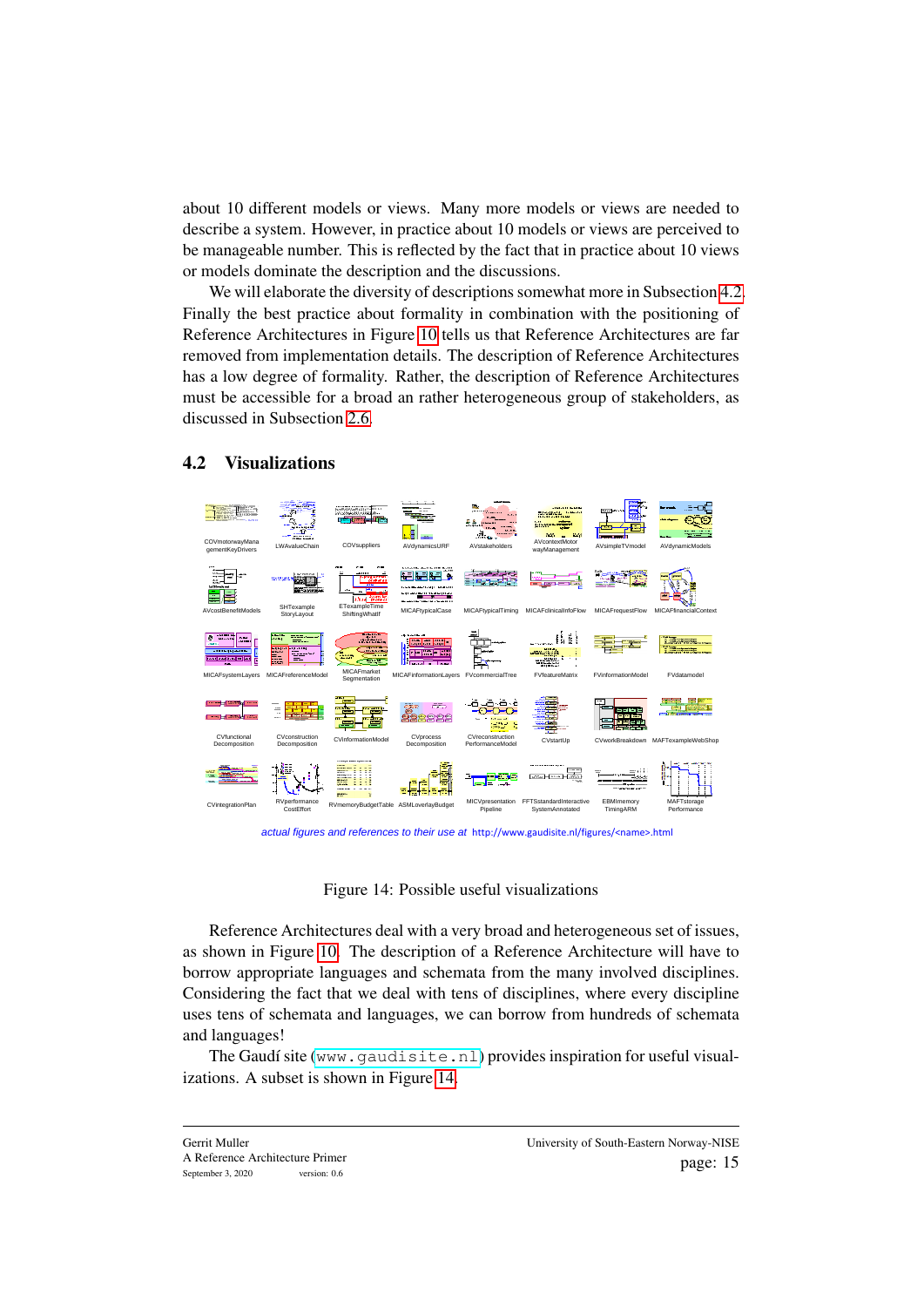#### 4.3 Structure



Figure 15: Ideal structure for Reference Architectures does not exist

There are many possible dimensions that can be used to structure the Reference Architecture. Unfortunately no single dimension is ideal to structure. The structure of the Reference Architecture must serve its communication purpose. In other words the structure itself is less important than clarity and understandability of the content.

#### 4.4 What content should be in Reference Architectures?

The main focus of most people when creating architecture documentation is on *decomposition* and *interfaces*. Both aspects are important and a Reference Architecture should provide guidance for both aspects. However, besides decompositions and interfaces guidance and insights must be communicated that are synthesis oriented: How do the components fit together to create a well-performing system? Figure [16](#page-17-0) gives an example for the technical architecture part of the Reference Architecture.

The technical architecture typically has several decompositions, such as the decomposition in building blocks as present in the repositories, and the functional decomposition. To work with multiple decompositions we need an explanation of the relations between these decompositions, for example by providing an allocation: what are the building blocks that contribute to a certain function? The synthesis and integration, however, require many additional views on the technical architecture, for example for aspects such as performance, resource usage, exception handling or device abstraction.

In general the Reference Architecture makes clear how the most relevant qualities are realized and how the most critical design aspects are realized. Qualities and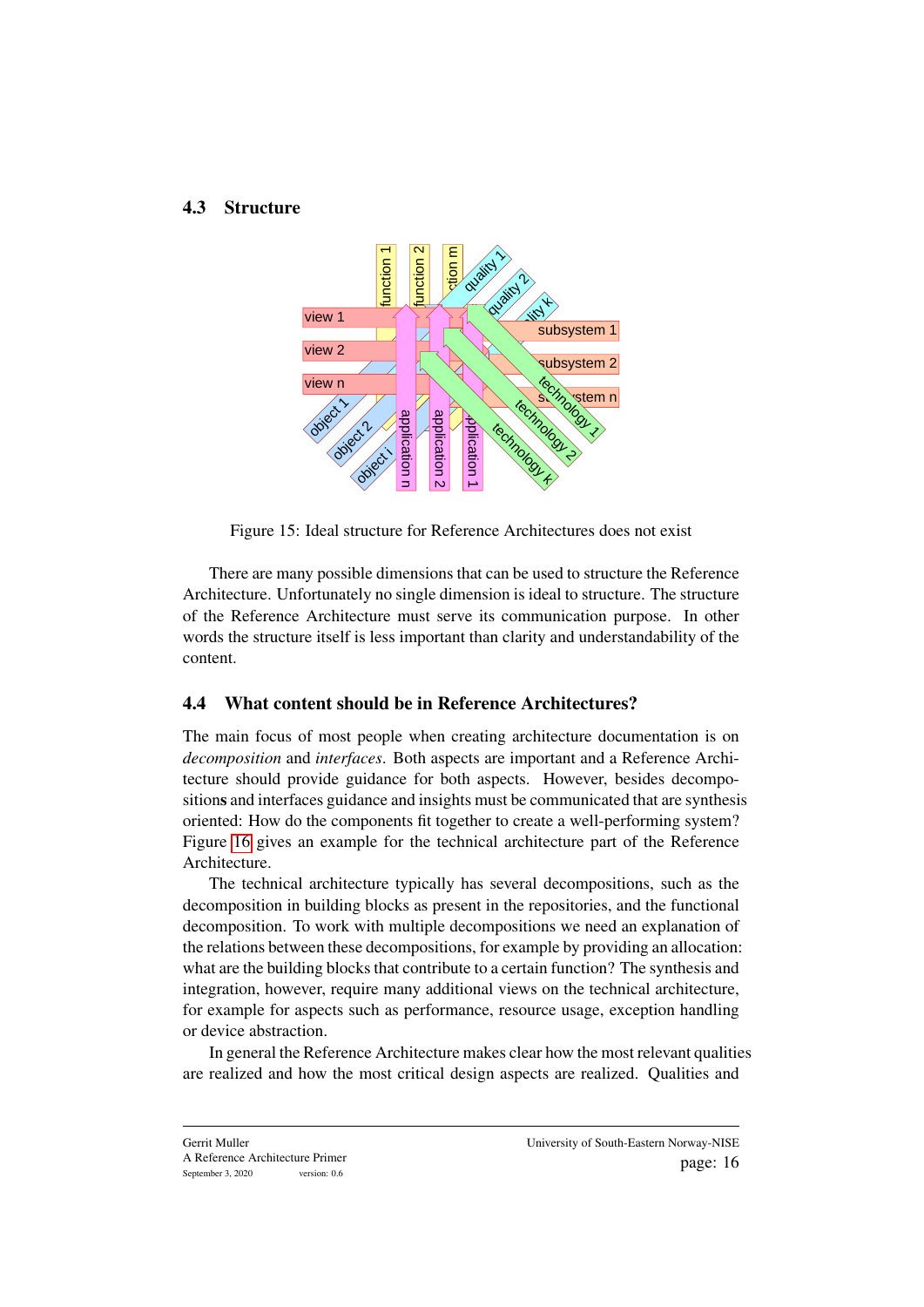

<span id="page-17-0"></span>Figure 16: Synthesis, Integration, Relation oriented

aspects are so-called cross-cutting: the quality is a result of the simultaneous interaction of many building blocks and/or functions. Qualities and aspects are dimensions of description that don't follow the conventional decomposition axis.



<span id="page-17-1"></span>Figure 17: Checklist for Reference Architecture content

So far we have discussed mostly the content of the technical architecture as an example. Figure [17](#page-17-1) provides a short checklist for the different parts of the Reference Architecture.

In the Systems Engineering world the *Concepts of Operations* is a well known document. Jack Ring [\[7\]](#page-20-1) describes the ConOps as follows:

A ConOps describes how a community intends to use a contemplated system as a means to mitigate or suppress an actual or anticipated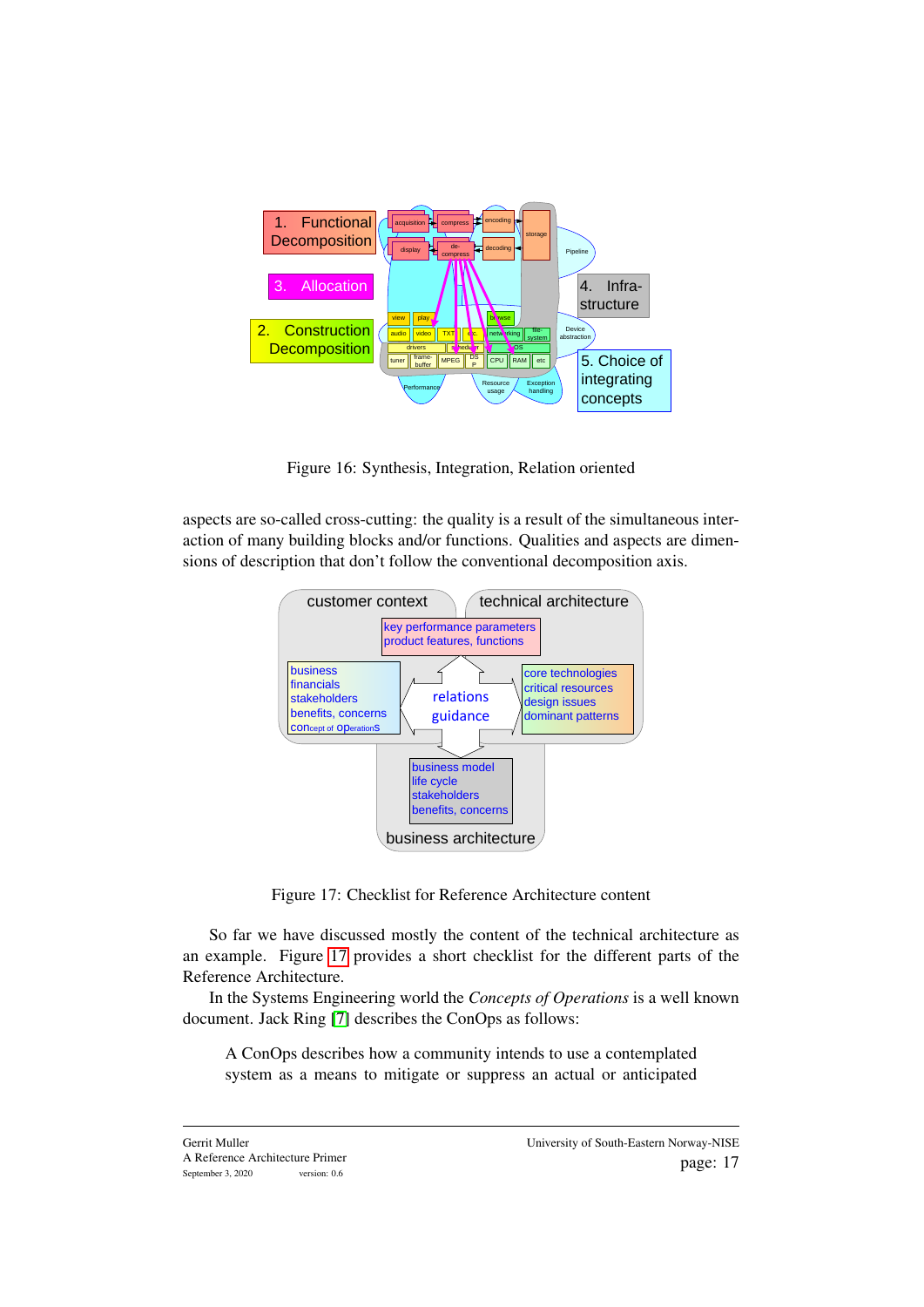problem situation. A ConOps serves to converge multiple stakeholders toward a common image and understanding of the requested system.

The viewpoint of a ConOps is from the outside-in. A ConOps describes both the stimuli to which the intended system is expected to respond and the effect the responses are intended to have on the situation. Because it describes a system of the future, a system yet to be designed, it is necessarily speculative - a vision – though hopefully not an hallucination. It tells a story, reflects out-of-the-box thinking and is not concerned with immediate perceptions of feasibility.

A ConOps avoids assumptions about the internal content and structure of the eventual system. This is done to avoid getting lost in detail, avoid premature feasibility (mis)judgements and preclude the early insertion of pet design concepts. Such avoidance is demonstrated in this ConOps by placing all observations about possible content and structure in appendices for consideration by designers but not as part of the ConOps baseline.

## 5 Summary



<span id="page-18-0"></span>Figure 18: Summary of the role of Reference Architectures

Reference Architectures capture knowledge from existing architectures. Based on an elaboration of mission, vision and strategy, and on future customer needs the Reference Architecture is transformed in an architecture that provides guidance to multiple organizations that evolve or create new architectures, see Figure [18.](#page-18-0)

Reference Architectures should address Technical and Business Architectures and the context. One of the main challenges is to make this inherently abstract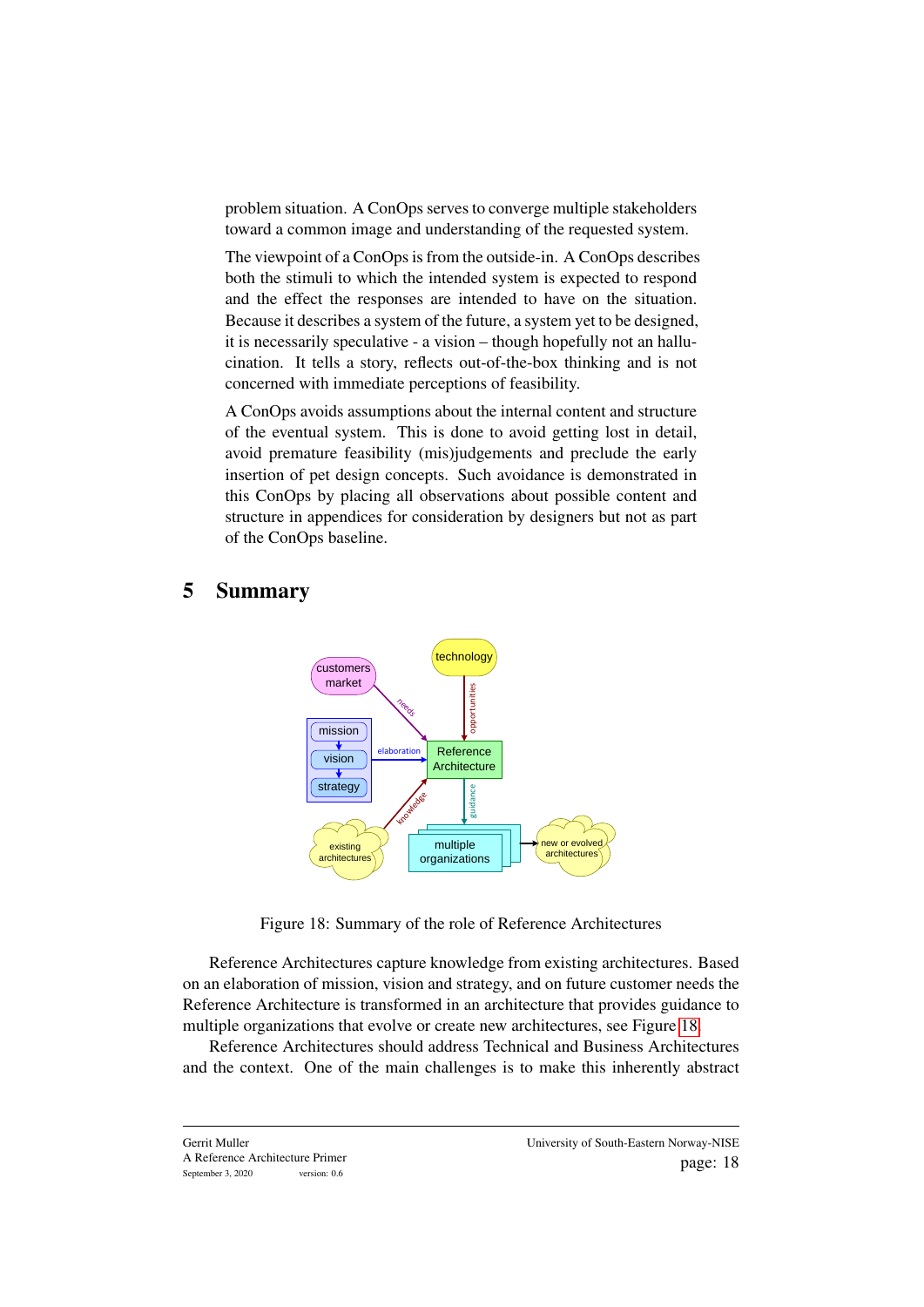Reference Architecture concrete and understandable by providing sufficient specific information and guidelines.

The value of Reference Architectures is foreseen in environments with a high multiplicity factor, creating social, organizational, business, application and technical complexity. This is a young area, where more questions are available than answers, ranging from proven value to life-cycle of Reference Architectures.

# 6 Acknowledgements

The contribution of the members of the System Architecting Forum ([www.archit](www.architectingforum.org)ectingforum. [org](www.architectingforum.org)) in the spring meeting of 2007 provided a good starting point for this paper, see the resulting white paper [\[5\]](#page-19-0).

The discussions in the Darwin research project (<www.esi.nl/darwin/>) also provided inputs. Piërre van der Laar reviewed the paper.

# References

- <span id="page-19-1"></span>[1] Doug McIlroy. Mass produced software components. In *proceedings of 1968 NATO Conference on Software Engineering*, 1968.
- <span id="page-19-2"></span>[2] Gerrit Muller. Granularity of documentation. [http://www.gaudisite.](http://www.gaudisite.nl/DocumentationGranularityPaper.pdf) [nl/DocumentationGranularityPaper.pdf](http://www.gaudisite.nl/DocumentationGranularityPaper.pdf), 1999.
- [3] Gerrit Muller. The system architecture homepage. [http://www.](http://www.gaudisite.nl/index.html) [gaudisite.nl/index.html](http://www.gaudisite.nl/index.html), 1999.
- <span id="page-19-4"></span>[4] Gerrit Muller and Eirik Hole. Architectural descriptions and models. [http://www.architectingforum.org/whitepapers/SAF\\_](http://www.architectingforum.org/whitepapers/SAF_WhitePaper_2006_2.pdf) [WhitePaper\\_2006\\_2.pdf](http://www.architectingforum.org/whitepapers/SAF_WhitePaper_2006_2.pdf). White Paper Resulting from Architecture Forum Meeting March 21-22, 2006 (Washington DC, USA).
- <span id="page-19-0"></span>[5] Gerrit Muller and Eirik Hole. Reference architectures; why, what and how. [http://www.architectingforum.org/whitepapers/](http://www.architectingforum.org/whitepapers/SAF_WhitePaper_2007_4.pdf) SAF WhitePaper 2007 4.pdf. White Paper Resulting from Architecture Forum Meeting March 12-13, 2007 (Hoboken NJ, USA).
- <span id="page-19-3"></span>[6] Gerrit Muller and Eirik Hole. The state-of-practice of systems architecting: Where are we heading? [http://www.architectingforum.](http://www.architectingforum.org/whitepapers/SAF_WhitePaper_2005_1.pdf) [org/whitepapers/SAF\\_WhitePaper\\_2005\\_1.pdf](http://www.architectingforum.org/whitepapers/SAF_WhitePaper_2005_1.pdf). White Paper Resulting from Architecture Forum Meeting October 4-5, 2005 (Helsinki, Finland).